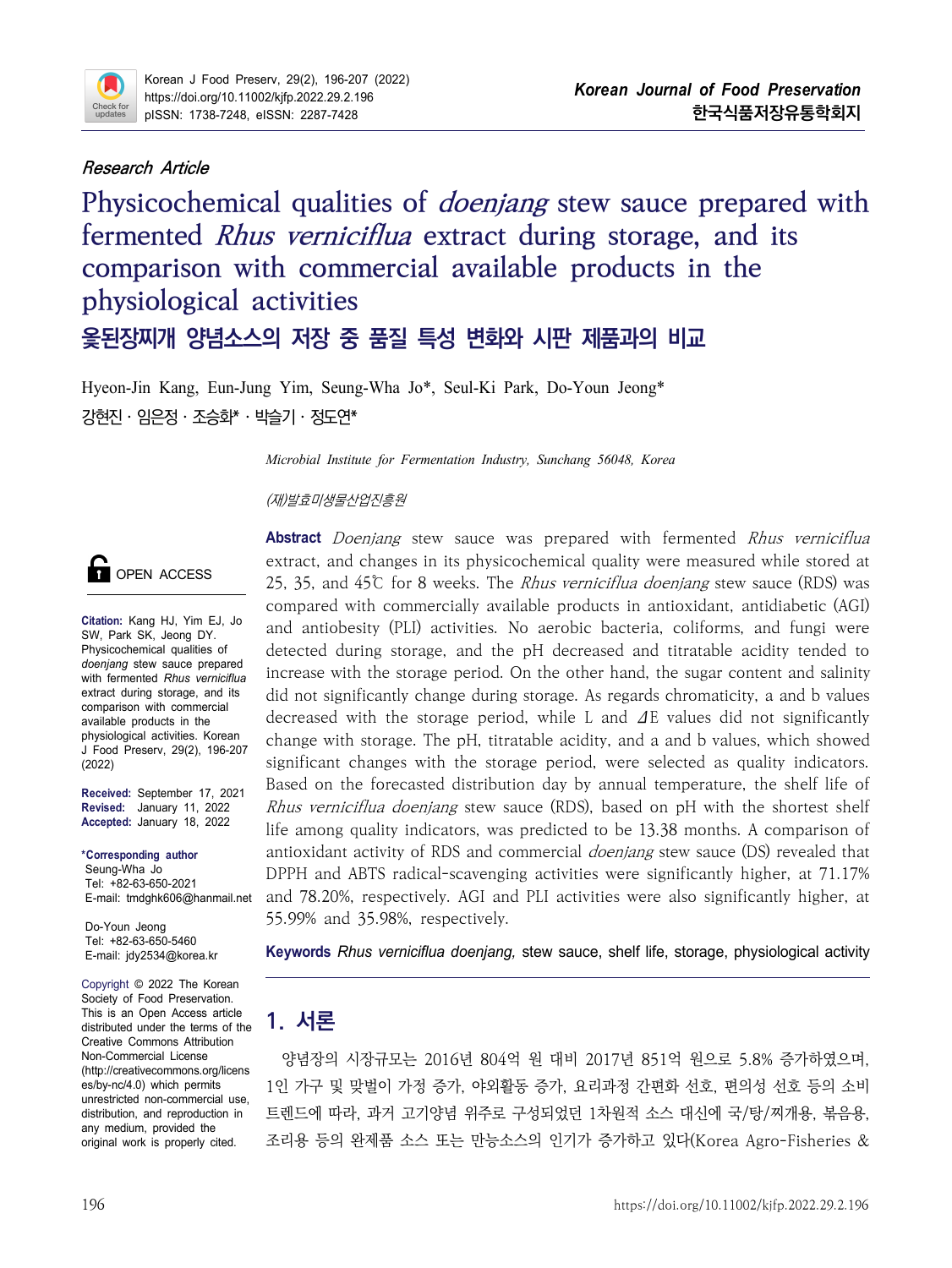Food Trade Corp, 2018). 최근에는 이러한 소비 트렌드 에 따라 캠핑이나 야외활동, 여행 시에 간편하게 이용할 수 있도록 소용량 파우치 형태의 편리성을 강조한 제품들이 출 시되어 판매되고 있다. 옻(Rhus verniciflua)은 치료를 위 한 한약제로 이용되어 왔으며, 민간에서는 옻닭이나 옻오리 등의 형태로 섭취해 왔으나, 우루시올(urushiol)을 함유하 고 있어 수포, 가려움, 발진 등을 동반한 접촉성 피부염을 유발하기 때문에 안정성에 대해서 많은 논의가 되어 왔다 (Epstein 등, 1974). 한편, 옻나무가 항산화, 항암, 항혈전 및 숙취 해소 등의 다양한 생리활성 효과가 있는 것으로 밝 혀지면서, 소비자 및 관련 종사자들의 지속적인 요청으로 옻을 제한적 원료로 등록하고, 우루시올이 검출되지 않은 제품은 허가받아 옻닭, 옻오리 조리용으로 사용할 수 있게 되었다(Choi 등, 2006; Jeon 등, 2006; Lim 등, 2001; 미분 0.53%, 생강농축액 0.15%를 배합비로 제조되었으며, MFDF, 2006). 그러나 제한된 옻의 사용은 새로운 제품의 개발 및 대량소비를 어렵게 만들었고, 이를 해결하고자 아 카시재목 버섯(Fomitella fraxinea)을 이용한 발효 방법으 로 옻의 우루시올을 제거하려는 시도가 이루어졌다(Choi 등, 2007; Choi 등, 2012b). 그 결과, 발효 옻 추출물의 안전성을 확인할 수 있었고, 장류, 발효식초, 일부 주류까지 식품사용처가 확대되었다(MFDF, 2012; Shin 등, 2013). 이와 같이 발효 옻을 이용한 장류의 연구는 된장에 발효 옻 \_\_\_\_ 안 1주일 간격으로 꺼내 미생물학적(일반세균수, 대장균군, 을 첨가하여 숙성 중의 변화와 장류의 항염증 효과 등에 관 한 연구 등이 있다(Chol 등, 2015; Lim 등, 2018).

한편, 식품의 저장기간에 따른 이화학적, 미생물학적인 특성에 의한 품질변화는 상품가치에 영향을 크게 미치므로,<br>조건과 기간에 따라 품질이 유지되는 것을 예측하는 것은 소 비자와 제조업자 모두에게 매우 중요하다(Cho 등, 1993). 특히 새롭게 개발된 제품의 경우, 시판에 앞서 저장수명을 정확히 예측함으로써 적절한 유통기한을 설정하는 것이 중 요하다. 유통기한 설정을 위한 방법은 실측실험과 가속실험 이 있는데, 단기간에 제품의 유통기한을 예측하는 가속실험 이 많이 이용되고 있다(Kim, 2008).

따라서 본 연구에서는 옻의 산업적 활용성 및 농산업체 의 부가가치 증대를 위한 다양한 옻 가공품 개발의 일환으 로 발효 옻 추출물 첨가 된장을 이용하여 찌개 양념소스를 제조하고, 저장온도(25℃, 35℃, 45℃) 및 저장기간에 따른 미생물학적, 이화학적 특성 변화를 분석하였으며, 시판 된 장찌개 제품과 생리활성(항산화, 항당뇨, 항비만)을 비교하 였다.

# **2. 재료 및 방법**

#### **2.1. 실험재료 및 저장조건**

본 실험에 사용된 옻된장찌개 양념소스(RDS) 제품의 원 료인 옻 된장은 농업회사법인 순창장류(주)로부터 구매하여 사용하였다. RDS는 옻된장 16.49%(발효 옻나무 추출액 5%), 개량된장 39.37%, 정제수 29.19%, 양파농축액 1.81%, 대파농축액 2.13%, 마늘농축액 1.6%, 다시마농축액 1.07%, 물엿 3.51%, 고춧가루 2.23%, 효모추출물 0.37%, 표고버 섯농축액 1.17%, 소고기다시다 1.06%, 후춧가루 0.32%, 최종 제품의 옻의 배합률은 0.82%로 확인되었다. 이 배합 비로 제조한 소스는 60℃에서 30분간 교반 혼합 후 레토르 트 파우치에 150 g씩 포장한 후 121℃에서 15분 동안 가 열하여 제조하였으며, 실온으로 냉각한 후 분석 시험에 사용 하였다. 제조된 RDS의 유통기간을 예측하기 위해 가속실 험을 사용하여 유통기한 설정 실험을 진행하였으며 저장온 도를 25℃, 35℃, 45℃로 설정하여 저장된 시료를 8주 동 진균류수), 이화학적(pH, 적정산도, 가용성 고형분 함량,<br>염도) 특성 및 색도를 분석하였다.

#### **2.2. 미생물학적 특성 측정**

미생물학적 특성은 찌개 소스 25 g과 멸균생리식염수 225 mL를 멸균 필터 stomacher bag(BagFilter® , Interscience, France)에 넣은 후 stomacher(HG400VW, Wiggens, Straubenhardt, Germany)로 2분간 균질화하여 얻은 액 상 부위를 시료로 사용하였다. 일반세균수는 시료 1 g을 멸 균수 9 mL에 넣어 희석한 후, 희석액 1 mL를 Aerobic Count Plate(3M, St. Paul, MN, USA)에 접종하여 35℃ 에서 48시간 동안 배양한 다음, 생성된 붉은 집락수를 계수 하여 측정하였다. 대장균군수는 시료 1 g을 멸균수 9 mL에 넣어 희석한 후 희석액 1 mL를 Coliform Count Plate (3M)에 접종하여 35℃에서 24시간 동안 배양한 다음 가스를 형성한 붉은 집락수를 계수하여 측정하였다. 진균류수는 시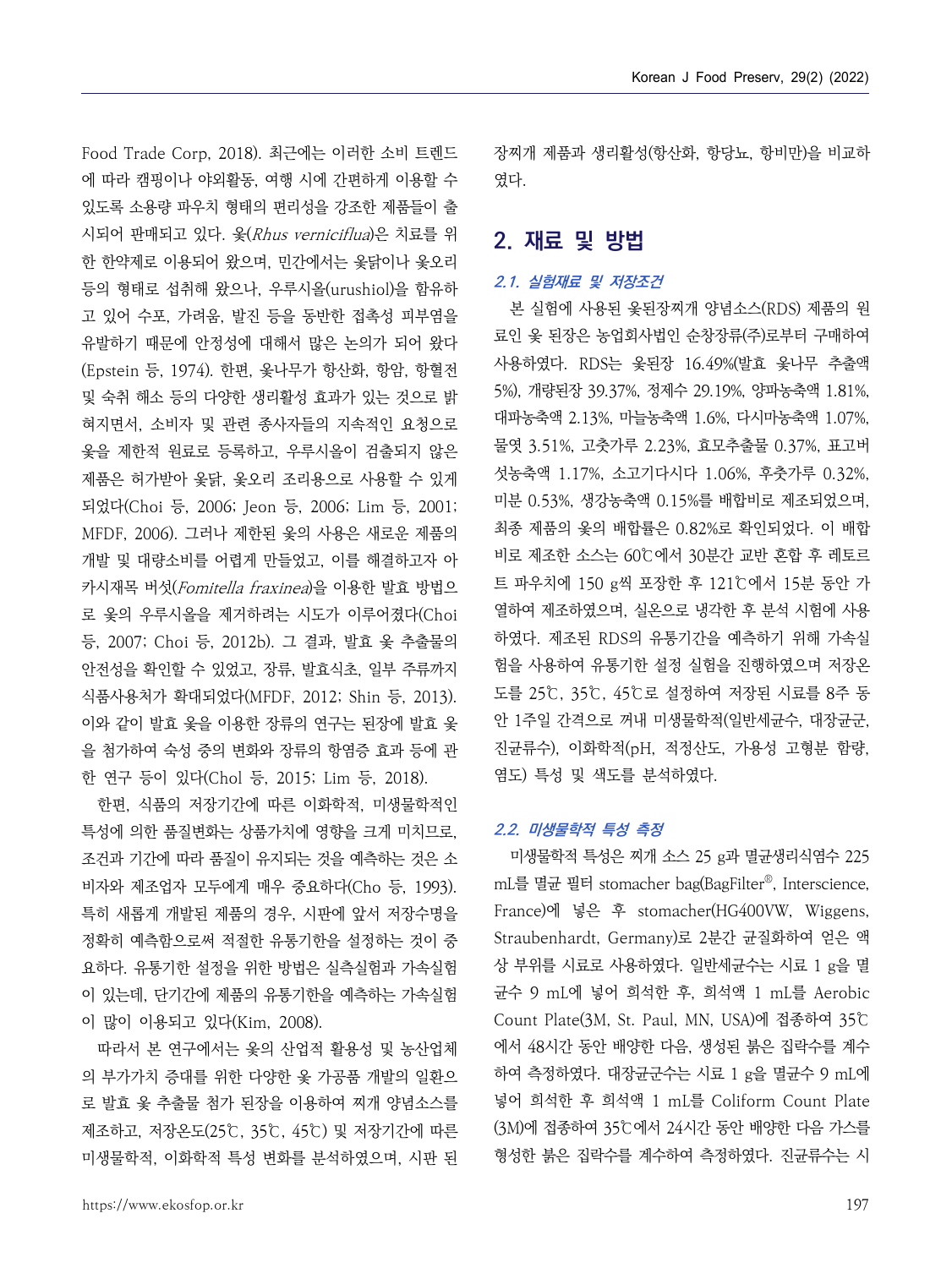료 1 g을 멸균수 9 mL에 넣어 희석한 후 희석액 1 mL를 Yeast and Mold Count Plate(3M)에 접종하여 25℃에서 5일 동안 배양한 다음 생성된 집락수를 계수하여 측정하였다.

#### **2.3. 이화학적 특성 측정**

pH 및 적정산도는 시료 1 g을 비커에 취한 후 pH meter(MPC227, Mettler-Toledo, Greifensee, Switzerland) 를 사용하여 측정하였으며, 적정산도는 pH 8.3까지 중화하 는 데 필요한 0.1 N NaOH의 양(mL/g)으로 나타내었다.<br>가용성 고형분 함량은 시료 0.5 mL를 취한 후 굴절당도계 (MASTER-2M, Atago Co., Tokyo, Japan)를 이용하여 측정하였다. 염도는 시료 10 g에 증류수 90 mL를 가하여 1 분 동안 교반한 후 염도계(TM-30D, Takemura Electric Works, Ltd., Tokyo, Japan)를 이용하여 측정하였다.

#### **2.4. 색도 측정**

색도는 시료 30 g을 취한 후 색차계(Chromameter CR-410, Konica Minolta, Tokyo, Japan)를 이용하여 측정하였으며, Hunter scale에 의해 L \*(명도), a \*(적색도), b \*(황색도), ΔE(total color difference) 값으로 나타내었 다. 색도 측정 시 백색판(L=92.79, a=-5.50, b=9.04)을 표 준판으로 사용하였다.

#### **2.5. 유통기간 설정**

유통기간 설정은 식품의약품안전처 식품 유통기간 설정 프로그램을 이용하여 수행하였으며, 유통기간 라이브러리 하였으며, 양성대조구로는 ascorbic acid를 사용하였다. 로 2019년도 전국 월평균기온을 사용하였다. 선정된 품질 지표의 실험값을 이용하여 각 품질지표의 선형회귀방정식 과 이에 따른 기울기, y절편 및 반응속도 상수를 계산하였 고, 반응속도상수를 통해 각 품질지표의 반응차수를 결정하 였다. 각 품질지표의 반응차수에 따른 연간변화 속도상수를 이용하여 유통기간을 산출하였으며, 산출된 유통기간에 안 전계수 0.8을 곱하여 최종 유통기간을 설정하였다.

#### **2.6. 시판제품 비교**

RDS(된장 55.86%, 150 g, 3-4인분)와 시판제품 간의 비교를 위해 국내에서 판매되고 있는 된장찌개 소스 A(DSA, 된장 41%, 130 g, 3-4인분)와, 된장찌개 소스 B(DSB, 된장 46.1%, 140 g, 3-4인분)를 구입하여 생리활 성을 비교하였다. 생리활성 분석을 위한 시료는 찌개소스 10 g에 증류수 100 mL를 첨가한 후 초음파 발생기 (DH.WUC-D22H, Daihan Scientific Co., Ltd., Wonju, Korea)로 20분간 추출하였으며, 추출액을 원심분리기 (Sorvall Legend Micro 17R, Thermo Scientific Inc., Waltham, MA, USA)로 원심분리(10,000 ×g, 4℃, 10 min)한 후 상등액을 0.22 μm membrane filter(Futecs Co., Ltd., Daejeon, Korea)로 여과하여 사용하였다.

#### **2.7. 항산화 활성 측정**

DPPH 라디칼 소거 활성은 Kano 등(2005)의 방법을 변 형하여 측정하였다. 시료 50 μL에 100 μM DPPH 용액 150 μL를 첨가하여 암소에서 20분간 반응시킨 후 520 nm에서 흡광도를 측정하였으며, 양성대조구로는 ascorbic acid를 사용하였다. DPPH 라디칼 소거능은 아래의 식으 로 산출하여 나타내었다. 20분간 반응시킨 후 520<br>, 양성대조구로는 ascorbic<br>디칼 소거능은 아래의 식으<br>activity (%) =<br>Abs<sub>control</sub> — Abs<sub>sample</sub> × 100<br>Abs<sub>control</sub> — Abs<sub>control</sub>

$$
\begin{aligned} \text{DPPH radical scavenging activity (\%)} = \\ \frac{\text{Abs}_{\text{control}} - \text{Abs}_{\text{sample}}}{\text{Abs}_{\text{control}}} \times 100 \end{aligned}
$$

ABTS 라디칼 소거 활성은 Re 등(1999)의 방법을 변형하 여 측정하였다. 시료 20 μL에 ABTS 용액 180 μL를 첨가하 여 암소에서 2분간 반응시킨 후 734 nm에서 흡광도를 측정 ABTS 라디칼 소거능은 아래의 식으로 산출하여 나타내었다. BTS 용액 180 µL를 첨가하<br>734 nm에서 흡광도를 측정<br>orbic acid를 사용하였다.<br><br><br>이드로 산출하여 나타내었다.<br>activity (%) =<br>Abs<sub>control</sub> — Abs<sub>sample</sub> × 100<br>Abs<sub>control</sub>

ABTS radical scavenging activity  $%$  =

$$
\frac{\text{Abs}_{\text{control}} - \text{Abs}_{\text{sample}}}{\text{Abs}_{\text{control}}} \times 100
$$

#### **2.8. 항당뇨 활성 측정**

α-Glucosidase inhibitor(AGI) 활성은 Watanabe 등 (1997)의 방법을 변형하여 측정하였다. α-Glucosidase (Sigma-Aldrich, St. Louis, MO, USA)을 0.1 M sodium phosphate buffer(pH 6.8) 용액에 녹여 효소액(0.5 unit/mL)으로 조제하였고, 5 mM ρ-nitrophenyl-α-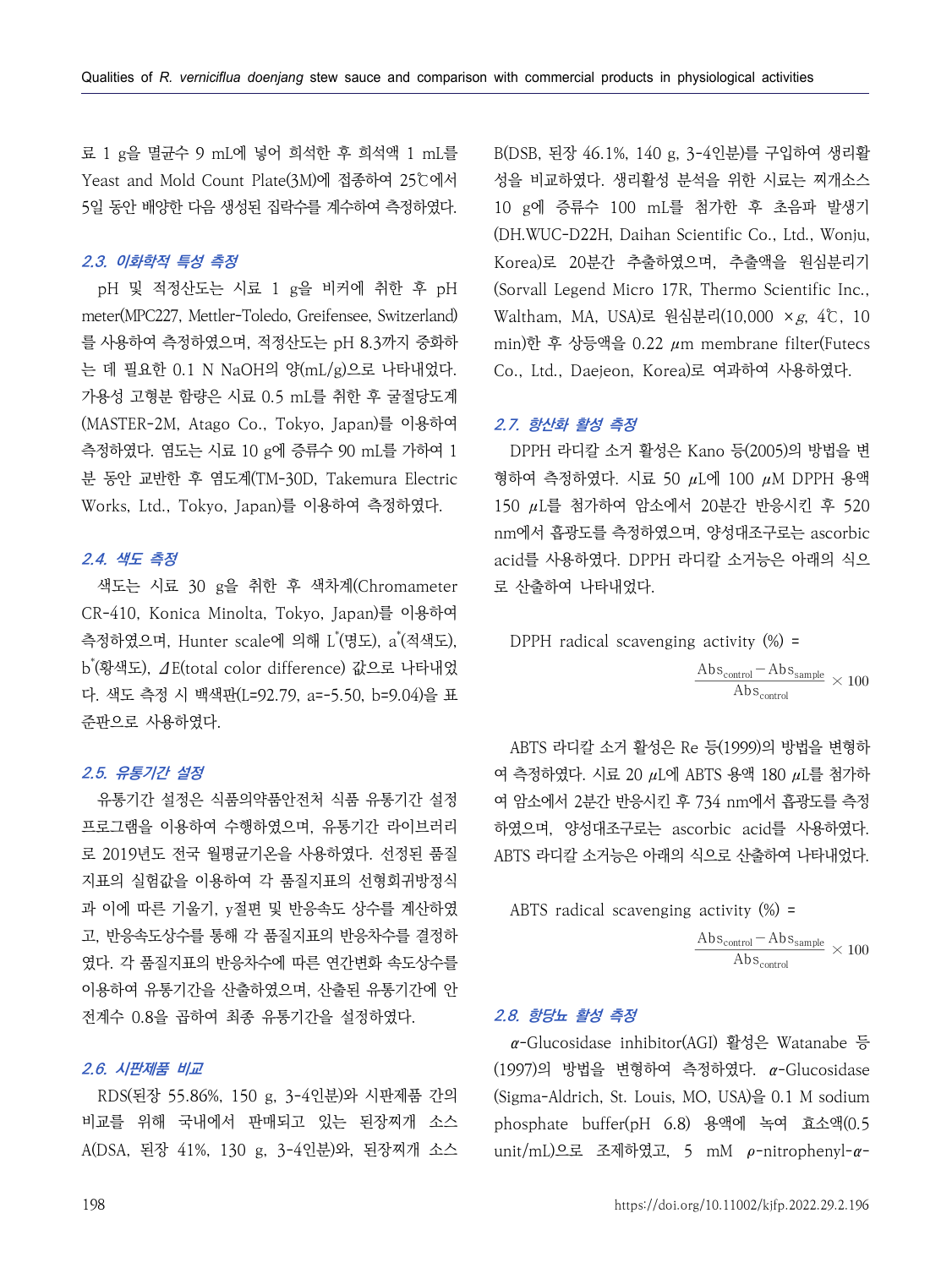glucopyranoside(Sigma-Aldrich)도 동일한 buffer에 용 해하여 기질용액으로 하였다. 기질용액 40 μL를 96 well plate에 분주한 후 시료 20 μL를 첨가하여 혼합한 후, 효소 액 40 μL를 첨가하여 30분 동안 37℃ incubator에서 반응 시켰다. 반응을 정지하기 위해 0.25 M sodium carbonate 0.1 mL를 첨가하여 혼합한 후 405 nm에서 흡광도를 측정 하였으며, 양성대조구로는 acarbose(Sigma-Aldrich)를 사 용하였다. AGI 활성은 아래의 식으로 산출하여 나타내었다. |해 0.25 M sodium carbonate<br>'후 405 nm에서 흡광도를 측정<br>acarbose(Sigma-Aldrich)를 사<br>acarbose(Sigma-Aldrich)를 사<br>|의 식으로 산출하여 나타내었다. 20<br>|이 성호 고, 제조<br>tion activity (%) = 고, 제조<br>(1-Abs<sub>sample</sub>-Abs<sub>blank</sub>) × 100 이 오토

$$
\alpha
$$
-Glucosidase inhibition activity (%) =  

$$
(1 - \frac{\text{Abs}_{\text{sample}} - \text{Abs}_{\text{blank}}}{\text{Shample}}
$$

#### **2.9. 항비만 활성 측정**

Pancreatic lipase inhibitor(PLI) 활성은 Dechakhamphu <sup>와</sup> Wongchum(2015)의 방법을 변형하여 측정하였다. Porcine pancreatic lipase(Sigma-Aldrich) 0.3 mg에 10 mM MOPS와 1 mM EDTA(pH 6.8)를 포함하는 buffer를 30 μL를 넣고 tris buffer(100 mM tris-HCl, 5 mM CaCl<sub>2</sub>, pH 7.0)를 850  $\mu$ L 첨가하여 enzyme buffer 를 준비하였다. 시료 20 μL에 enzyme buffer 880 μL와 10 mM  $\rho$ -nitrophenyl butyrate(Sigma-Aldrich) 20  $\mu$ L 를 첨가하여 37℃에서 20분 동안 반응시킨 후 400 nm에 · 로 저장온도가 높을수록 더 많이 증가하는 경향을 보였다. 서 흡광도를 측정하였으며, 양성대조구로는 orlistat(Sigma-Aldrich)를 사용하였다. PLI 활성은 아래의 식으로 산출하 여 나타내었다.<br>Pancreatic lipase inhibition activity (%) = 분 동안 반응시킨 후 400 nm에<br>양성대조구로는 orlistat(Sigma-<br>니 활성은 아래의 식으로 산출하<br>- 두 :<br>ibition activity (%) = 만들<br>ibition activity (%) = 만들<br>(1- Abs<sub>sample</sub>-Abs<sub>blank</sub>) × 100 를(.<br>이건<br>어진

Pancreatic lipase inhibition activity 
$$
(\%) =
$$

$$
\frac{\text{(1 - \frac{Abs_{sample} - Abs_{blank}}{Abs_{control}})} \times 100}{\text{Abs}_{control}}
$$

#### **2.10. 통계처리**

각 실험은 3회 반복하여 얻은 결과를 통계 프로그램 (SPSS ver. 19.0, SPSS Inc., Chicago, IL, USA)을 이용 하여 평균±표준편차(Mean±SD)로 나타내었다. 각 시험군 간의 통계적 유의성은 p<0.05 수준에서 one-way ANOVA 로 분산분석하였으며, Duncan's multiple range test를 이용하여 유의성을 비교하였다.

## **3. 결과 및 고찰**

#### **3.1. 미생물 변화**

저장온도를 달리하여 보관한 RDS의 미생물을 측정한 결 과, 모든 저장기간에서 일반세균수, 대장균군수, 진균류수가 검출되지 않았으며, 식품공전에서 제시한 기준치(5마리 이 하)에 적합한 것으로 확인되었다(data not shown). Lee 등 (2006)은 온도별 저장기간 동안 기능성 음료의 총균수를 측 정한 결과, 모든 구간에서 전혀 검출되지 않았음을 보고하였 고, 본 연구에서도 비슷한 결과를 확인하였다. 이는 음료의 제조공정과 동일하게 RDS 제조 중 가열공정에 의해 미생물 이 살균되어 모든 실험 과정에서 미생물이 검출되지 않은 것 으로 판단된다.

#### **3.2. 이화학적 품질 변화**

저장온도 및 저장기간에 따른 찌개 소스의 이화학적 품 질 변화는 Table 1과 같다. pH는 초기 5.59에서 저장기간 에 따라 감소하는 경향을 보였으며, 8주 차의 pH는 각각 25℃ 5.51, 35℃ 5.37, 45℃ 5.11로 저장온도가 높을수록 더 많이 감소하는 경향을 보였다. 반면, 적정산도는 초기 1.06에서 저장기간에 따라 증가하는 경향을 보였으며, 8주 차의 적정산도는 각각 25℃ 1.16, 35℃ 1.38, 45℃ 1.71 식품에서 저장 중 pH와 산도의 변화 원인으로 미생물의 생 육과 화학적 반응이 있는데, 상기 미생물 측정 결과에서 모 든 저장조건에서 검출되지 않았기 때문에 미생물학적 반응 은 일어나지 않은 것으로 판단되며, 화학적 반응인 Maillard 반응에 의해 갈색의 부산물이 생성되어 pH와 적정산도가 변화한 것으로 판단된다(Martins 등, 2000). 한편, Shin 등(2010)의 연구결과, 정상 된장의 pH값은 5.39이고, 시 어진 된장의 pH 값은 4.36-4.41이라고 보고한 결과를 미 루어 보았을 때, 본 연구의 옻 된장으로 제조한 소스의 저장 조건별 pH값은 5.11-5.59로 정상 된장의 품질과 유사한 것으로 나타났다.

저장 중 가용성 고형분 함량은 40.00-41.50 °Brix로 저 장온도 및 저장기간에 따른 유의적인 차이를 보이지 않았으 며, 염도 또한 7.75-7.85%로 저장 중 유의적인 변화를 나 타내지 않았다. 이는 식품 가용성 고형분 함량의 주요 변화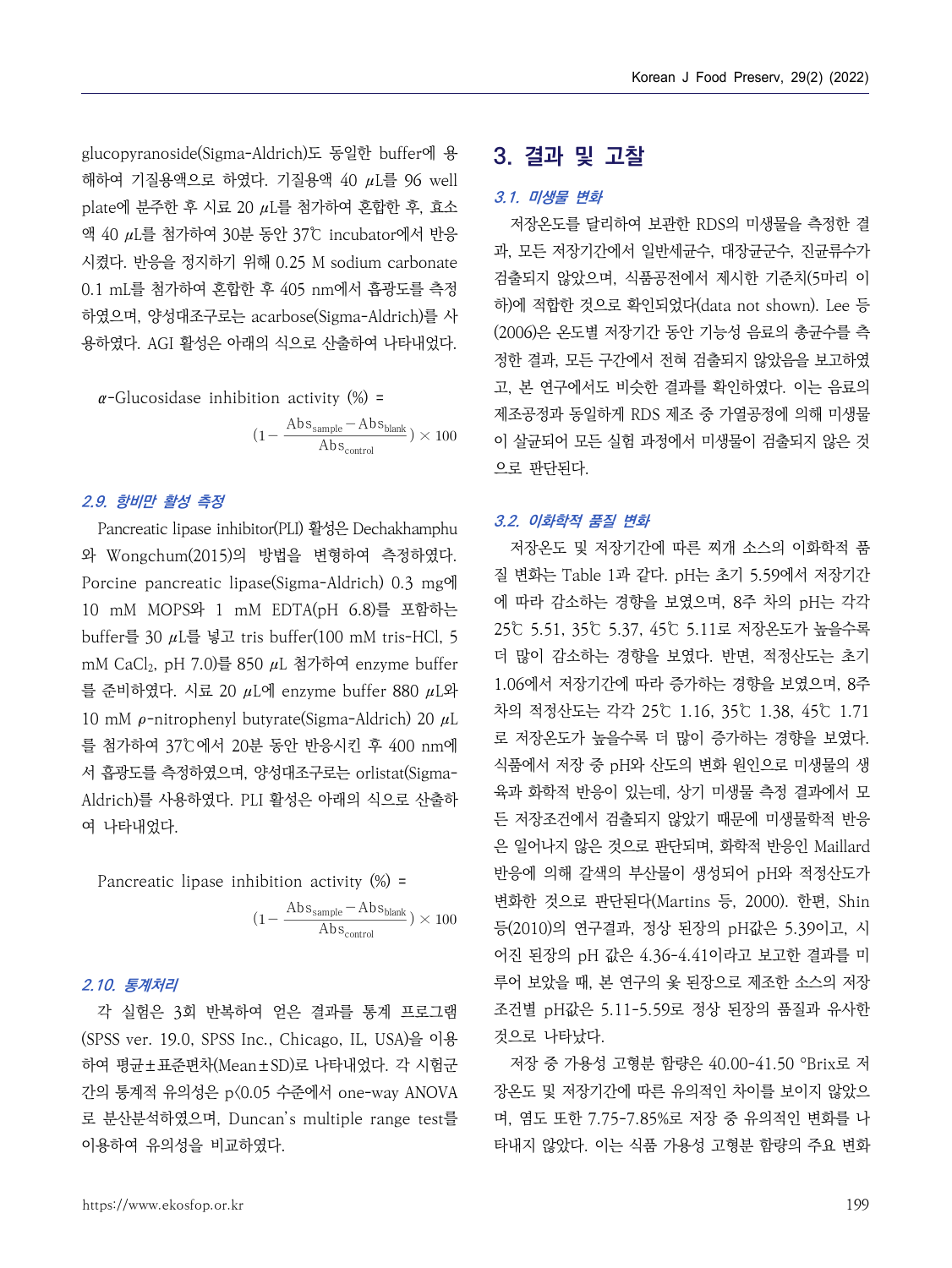|                       | Temp. |                                         | Storage time (week)                     |                                         |                               |                                           |                                           |                                           |                                          |                                         |  |
|-----------------------|-------|-----------------------------------------|-----------------------------------------|-----------------------------------------|-------------------------------|-------------------------------------------|-------------------------------------------|-------------------------------------------|------------------------------------------|-----------------------------------------|--|
|                       | (C)   | 0                                       | 1                                       | $\overline{2}$                          | 3                             | 4                                         | 5                                         | 6                                         | $\overline{7}$                           | 8                                       |  |
| pH                    | 25    | 5.59±<br>$0.01^{1)a(42)}$               | 5.56±<br>$0.00a_B$                      | 5.55±<br>$0.01^{aB}$                    | 5.53<br>$±0.01$ <sup>aC</sup> | 5.53±<br>$0.00^{aCD}$                     | $5.52+$<br>$0.01$ <sup>aCDE</sup>         | $5.51 \pm$<br>$0.00^{\text{aCDE}}$        | $5.51 \pm$<br>$0.01^{\text{aDE}}$        | $5.51 \pm$<br>$0.01^{aE}$               |  |
|                       | 35    | 5.59±<br>$0.01^{1)aA}$                  | 5.55±<br>$0.00a_B$                      | 5.50±<br>0.00 <sub>pc</sub>             | 5.48<br>±0.00 <sup>bD</sup>   | 5.43±<br>$0.01^{bE}$                      | $5.41 \pm$<br>$0.01^{bF}$                 | 5.40±<br>0.01 <sup>bFG</sup>              | 5.38 <sub>±</sub><br>0.01 <sup>bGH</sup> | 5.37 <sub>±</sub><br>0.01 <sup>bh</sup> |  |
|                       | 45    | 5.59±<br>$0.01^{1)aA}$                  | 5.53 <sup>±</sup><br>0.00 <sub>PB</sub> | 5.47<br>$±0.01$ <sup>cC</sup>           | 5.42<br>±0.00 <sup>CD</sup>   | 5.37 <sub>±</sub><br>$0.00$ <sup>cE</sup> | 5.28±<br>$0.01$ <sup>cF</sup>             | 5.22±<br>0.00 <sup>cg</sup>               | 5.16±<br>$0.01$ <sup>cH</sup>            | $5.11 \pm$<br>$0.00$ <sup>cH</sup>      |  |
| Titratable<br>acidity | 25    | $1.06\pm$<br>0.01 <sup>af</sup>         | $1.11 \pm$<br>$0.00$ <sup>cE</sup>      | $1.11 \pm$<br>$0.00^{\text{cDE}}$       | 1.12<br>±0.00 <sup>CD</sup>   | 1.14 <sub>±</sub><br>$0.00$ <sup>cC</sup> | 1.14 <sub>±</sub><br>$0.00$ <sup>cC</sup> | 1.15±<br>$0.00$ <sup>cBC</sup>            | 1.15±<br>$0.00^{\text{cAB}}$             | 1.16±<br>$0.00^{cA}$                    |  |
| (mL/g)                | 35    | 1.06 <sub>±</sub><br>0.01 <sup>aH</sup> | 1.14 <sub>±</sub><br>$0.01^{bG}$        | 1.16 <sub>±</sub><br>$0.01^{bF}$        | 1.21<br>$±0.00^{bE}$          | $1.26 +$<br>0.00 <sup>bD</sup>            | $1.28 +$<br>0.00 <sub>pc</sub>            | 1.33 <sub>±</sub><br>$0.00^{bB}$          | 1.37 <sub>±</sub><br>0.01 <sup>bA</sup>  | 1.38 <sub>±</sub><br>0.00 <sup>bA</sup> |  |
|                       | 45    | 1.06 <sub>±</sub><br>0.01 <sup>al</sup> | 1.16 <sub>±</sub><br>0.00 <sup>aH</sup> | 1.18 <sub>±</sub><br>0.00 <sup>aG</sup> | 1.28<br>$±0.00$ <sup>aF</sup> | 1.38 <sub>±</sub><br>$0.00^{\text{aE}}$   | 1.49 <sub>±</sub><br>0.00 <sup>aD</sup>   | 1.56 <sub>±</sub><br>$0.01$ <sup>aC</sup> | 1.63 <sub>±</sub><br>$0.01^{aB}$         | $1.71 \pm$<br>0.01 <sup>aA</sup>        |  |
| Soluble<br>solid      | 25    | $40.00 \pm$<br>$0.00^{NSS}$             | 40.00±<br>0.00                          | $40.00 \pm$<br>0.00                     | 40.00<br>±0.00                | $40.00 \pm$<br>0.00                       | $40.00 \pm$<br>0.00                       | 40.00±<br>0.00                            | 41.50±<br>0.71                           | $40.00 \pm$<br>0.00                     |  |
| (°Brix)               | 35    | $40.00 \pm$<br>0.00 <sup>NS</sup>       | 40.00±<br>0.00                          | $41.50 \pm$<br>0.71                     | 40.50<br>±0.71                | $40.00 \pm$<br>0.00                       | $41.50 \pm$<br>0.71                       | $41.50 \pm$<br>0.71                       | 40.00±<br>0.00                           | $40.00 \pm$<br>0.00                     |  |
|                       | 45    | 40.00±<br>$0.00^{NS}$                   | 41.50±<br>0.71                          | 40.00±<br>0.00                          | 40.00<br>±0.00                | 40.00±<br>0.00                            | 40.00±<br>0.00                            | 40.00±<br>0.00                            | 40.00±<br>0.00                           | $40.00 \pm$<br>0.00                     |  |
| Salinity<br>(% )      | 25    | 7.75±<br>$0.07^{NS}$                    | 7.70±<br>0.00                           | 7.75±<br>0.07                           | 7.75±<br>0.07                 | 7.75±<br>0.07                             | 7.75±<br>0.07                             | 7.85±<br>0.07                             | 7.80±<br>0.00                            | 7.75±<br>0.07                           |  |
|                       | 35    | 7.75±<br>0.07 <sup>NS</sup>             | 7.70±<br>0.00                           | 7.75±<br>0.07                           | 7.80±<br>0.00                 | 7.85±<br>0.07                             | 7.75±<br>0.07                             | 7.75±<br>0.07                             | 7.75±<br>0.07                            | 7.80±<br>0.00                           |  |
|                       | 45    | 7.75±<br>$0.07^{NS}$                    | 7.75±<br>0.07                           | 7.80±<br>0.00                           | 7.85±<br>0.07                 | 7.80±<br>0.00                             | 7.85±<br>0.07                             | 7.80±<br>0.00                             | 7.80±<br>0.00                            | 7.85±<br>0.07                           |  |

**Table 1. Changes in physicochemical properties of R. verniciflua doenjang stew sauce during storage**

 $1$ <sup>1</sup>)Value are mean $\pm$ SD (n=3).

<sup>2)</sup>Different small letters ( $a-c$ ) in the same column and other capital letters ( $a+b$ ) in the same row indicate significant differences according to Duncan's multiple tests (p(0.05).

3)NS, not significant.

원인인 미생물이 멸균 공정에 의해 제어됐기 때문에 저장 중 유의적인 변화를 나타내지 않은 것으로 판단된다.

#### **3.3. 색도 변화**

저장온도 및 저장기간에 따른 찌개 소스의 색도 변화는 Table 2와 같다. 색도 측정 결과 a값은 초기 1.35에서 저 장기간에 따라 감소하는 경향을 나타내었으며, 저장 8주 차 에는 25℃ 0.94, 35℃ -0.47, 45℃ -1.22로 저장온도가 높을수록 더 많이 감소하는 경향을 보였다. b값 또한 초기 4.03에서 저장기간에 따라 감소하는 경향을 나타내었으며,<br>저장 8주 차에는 25℃ 3.63, 35℃ 2.91, 45℃ 1.46으로 저장온도가 높을수록 더 많이 감소하는 경향을 보였다. 반

면, 저장 중 L값과 ΔE값은 각각 44.33-46.08, 47.48- 49.22로 저장온도 및 저장기간에 따른 유의적인 변화를 나 타내지 않았다. Kim 등(1999)은 살균 된장의 색도 a값과 b값이 저장기간에 따라 감소하였으며, 저장온도가 높을수 록 변색의 정도가 더 심하게 나타났다고 보고하였다. Kim 등(2005)은 저장기간의 경과에 따라 살균 쌈장의 색이 갈 변되어 색도 a값과 b값이 감소하였으며, 비효소적 갈변인 Maillard 반응에 의해 갈변이 진행되면서 색이 변화하였다 고 보고하였다. 따라서 저장조건에 따른 RSD의 색도 a값과 b값의 감소는 된장 갈변의 주요 원인인 효소적 갈변이 멸균 공정에 의해 제어됐기 때문에 Maillard 반응과 같은 비효 소적 갈변에 의한 것으로 생각되며, 저장온도의 증가에 따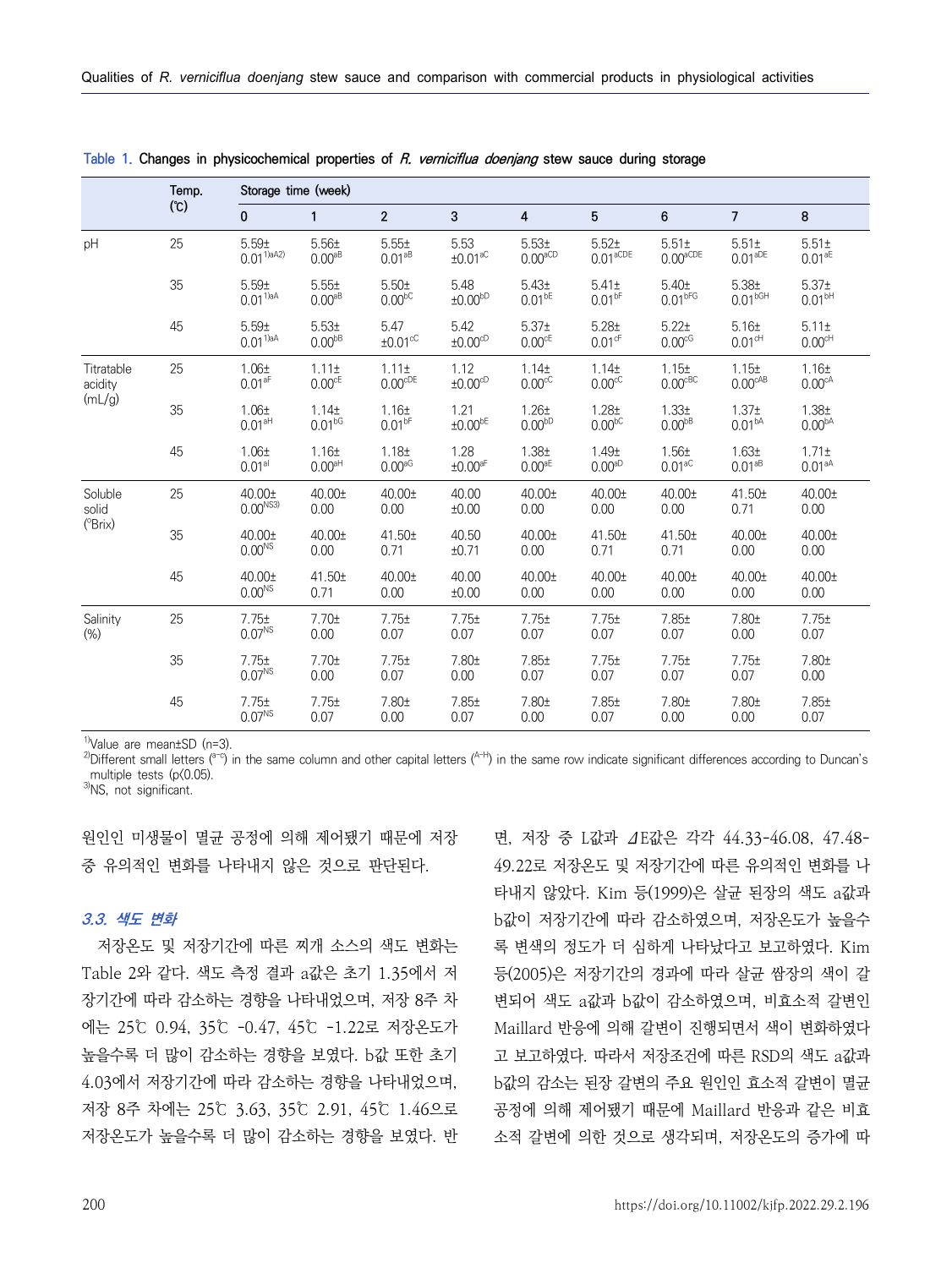| Color                          | Temp. | Storage time (week)                     |                                         |                                           |                                           |                                           |                                                 |                                         |                                            |                                         |  |
|--------------------------------|-------|-----------------------------------------|-----------------------------------------|-------------------------------------------|-------------------------------------------|-------------------------------------------|-------------------------------------------------|-----------------------------------------|--------------------------------------------|-----------------------------------------|--|
| value                          | (C)   | 0                                       | $\mathbf{1}$                            | $\overline{2}$                            | 3                                         | $\overline{4}$                            | 5                                               | 6                                       | $\overline{7}$                             | 8                                       |  |
| Hunter<br>color L              | 25    | 46.08±<br>$0.11^{1)a(42)}$              | $45.76 \pm$<br>$0.11^{aAB}$             | 45.88±<br>$0.15^{aAB}$                    | 45.59±<br>$0.26aBC}$                      | $45.21 \pm$<br>$0.34^{aDE}$               | 44.74±<br>0.16 <sup>af</sup>                    | 44.95±<br>$0.26$ <sup>aEF</sup>         | 45.36±<br>$0.17^{\text{aCD}}$              | 45.68±<br>$0.18^{aBC}$                  |  |
|                                | 35    | 46.08±<br>$0.11a^{AA}$                  | 45.85±<br>$0.12^{aA}$                   | 45.89±<br>$0.25aA}$                       | 45.36±<br>$0.38$ abB                      | 45.13±<br>$0.16^{aBC}$                    | 44.65±<br>$0.25^{bD}$                           | 45.17±<br>$0.37^{abBC}$                 | 44.74±<br>$0.25^{bCD}$                     | 44.80±<br>$0.25^{bCD}$                  |  |
|                                | 45    | 46.08±<br>$0.11^{aA}$                   | 45.49±<br>$0.13$ <sub>bBC</sub>         | 45.20±<br>$0.16^{bC}$                     | 44.87±<br>$0.15^{bD}$                     | 44.45±<br>$0.07^{bE}$                     | 45.33 <sub>±</sub><br>$0.16^{bC}$               | 45.65±<br>$0.15^{bB}$                   | 44.33 <sub>±</sub><br>$0.23$ <sup>bE</sup> | $45.22 \pm$<br>$0.23$ <sup>bC</sup>     |  |
| Hunter<br>color a              | 25    | 1.35 <sub>±</sub><br>$0.02^{aA}$        | $1.28 +$<br>$0.02^{aB}$                 | 1.23 <sub>±</sub><br>$0.02^{dB}$          | $1.24 \pm$<br>$0.02^{aB}$                 | 1.14 <sub>±</sub><br>$0.04$ <sup>aC</sup> | 1.14 <sub>±</sub><br>$0.03\textsuperscript{ac}$ | $1.07\pm$<br>$0.02$ <sup>aD</sup>       | 1.03 <sub>±</sub><br>$0.02a^{D}$           | 0.94 <sub>±</sub><br>$0.04^{\text{aE}}$ |  |
|                                | 35    | 1.35 <sub>±</sub><br>$0.02^{aA}$        | 1.10 <sub>±</sub><br>0.03 <sub>PB</sub> | 0.84 <sub>±</sub><br>$0.02$ <sub>bc</sub> | 0.42 <sub>±</sub><br>$0.02^{bD}$          | 0.02 <sub>±</sub><br>$0.01^{bE}$          | $-0.11 \pm$<br>$0.01^{bF}$                      | $-0.24+$<br>$0.01^{bG}$                 | $-0.35±$<br>0.01 <sup>bh</sup>             | $-0.47+$<br>0.03 <sup>bl</sup>          |  |
|                                | 45    | 1.35 <sub>±</sub><br>0.02 <sup>aA</sup> | 0.84 <sub>±</sub><br>$0.02^B$           | 0.05 <sub>±</sub><br>$0.01$ <sup>cC</sup> | $-0.17±$<br>$0.01^{\text{cD}}$            | $-0.51 \pm$<br>$0.01$ <sup>cE</sup>       | $-0.68 +$<br>$0.01$ <sup>cF</sup>               | $-0.85±$<br>$0.01$ <sup>cG</sup>        | $-1.04\pm$<br>$0.01^{\text{cH}}$           | $-1.22+$<br>0.03 <sup>cl</sup>          |  |
| Hunter<br>color b <sup>*</sup> | 25    | 4.03 <sub>±</sub><br>$0.01a^{AA}$       | 3.96 <sub>±</sub><br>$0.02^{aB}$        | 3.95 <sub>±</sub><br>$0.03^{aB}$          | 3.85 <sub>±</sub><br>$0.03^{aC}$          | 3.82 <sub>±</sub><br>$0.02^{aC}$          | 3.77 <sub>±</sub><br>$0.02a^{D}$                | 3.73 <sub>±</sub><br>$0.03^{\text{aE}}$ | 3.66 <sub>±</sub><br>0.02aF                | 3.63 <sub>±</sub><br>0.01 <sup>af</sup> |  |
|                                | 35    | 4.03 <sub>±</sub><br>0.01 <sup>aA</sup> | 3.70 <sub>±</sub><br>0.03 <sup>bB</sup> | 3.49 <sub>±</sub><br>$0.03$ <sub>pc</sub> | 3.48 <sub>±</sub><br>$0.01^{bC}$          | 3.35 <sub>±</sub><br>$0.01^{bD}$          | 3.26 <sub>±</sub><br>$0.05^{bE}$                | 3.13 <sub>±</sub><br>$0.01^{bF}$        | 3.03 <sub>±</sub><br>$0.03^{bG}$           | $2.91 \pm$<br>0.01 <sup>bh</sup>        |  |
|                                | 45    | 4.03 <sub>±</sub><br>$0.01^{aA}$        | $3.41 \pm$<br>$0.04^{cB}$               | 3.05±<br>$0.04$ <sup>cC</sup>             | 2.87 <sub>±</sub><br>$0.02$ <sup>cD</sup> | $2.52+$<br>$0.01$ <sup>cE</sup>           | 2.13±<br>$0.01$ <sup>cF</sup>                   | 1.84 <sub>±</sub><br>0.01 <sup>cg</sup> | 1.66 <sub>±</sub><br>0.03 <sup>cH</sup>    | 1.46 <sub>±</sub><br>0.01 <sup>cl</sup> |  |
| $\varDelta$ E                  | 25    | 47.48±<br>$0.11^{aF}$                   | 47.80±<br>$0.11$ <sup>bEF</sup>         | 47.69±<br>$0.15$ <sup>bEF</sup>           | 47.97±<br>$0.25^{bCDE}$                   | 48.32±<br>$0.34$ <sub>bBC</sub>           | 48.79±<br>$0.15^{aA}$                           | 48.57±<br>$0.25aAB}$                    | 48.18±<br>$0.18^{bCD}$                     | 47.86±<br>$0.17^{bDE}$                  |  |
|                                | 35    | 47.48±<br>$0.11^{aE}$                   | $47.71 \pm$<br>$0.12^{bE}$              | 47.65±<br>$0.25$ <sup>bE</sup>            | 48.17±<br>0.37 <sup>abc</sup>             | 48.39±<br>$0.15$ <sub>bBC</sub>           | 48.87±<br>$0.25aA}$                             | 48.36±<br>0.37 <sub>abc</sub>           | 48.80±<br>$0.25aAB}$                       | 48.75±<br>$0.24^{aAB}$                  |  |
|                                | 45    | 47.48±<br>$0.11^{aF}$                   | 48.06±<br>$0.13^{\text{aDE}}$           | 48.29±<br>$0.15^{\text{aCD}}$             | 48.61±<br>$0.15^{dB}$                     | 49.03±<br>$0.07^{aA}$                     | 48.20±<br>$0.15^{bCD}$                          | 47.91±<br>$0.15^{bE}$                   | 49.22±<br>$0.23^{aA}$                      | 48.35±<br>0.22aBC                       |  |

**Table 2. Changes in Hunter color value of R. verniciflua doenjang stew sauce during storage**

 $1$ <sup>1</sup>)Value are mean $\pm$ SD (n=3).

<sup>2)</sup>Different small letters ( $a-c$ ) in the same column and other capital letters ( $A$ -I) in the same row indicate significant differences according to Duncan's multiple tests (p(0.05).

라 비효소적 갈변 반응이 촉진되어 더 빠른 색 변화가 나타 난 것으로 판단된다.

### **3.4. 유통기간 설정**

RDS의 유통기간 설정을 위한 품질지표의 자가규격은 Table 3과 같다. 찌개 소스의 품질지표는 미생물, 이화학

| Table 3. Self-specification of quality index of R. verniciflua |  |  |  |  |
|----------------------------------------------------------------|--|--|--|--|
| doenjang stew sauce                                            |  |  |  |  |

| Quality index               | <b>Quality limits</b> |
|-----------------------------|-----------------------|
| pH                          | 5.21                  |
| Titratable acidity (mL/g)   | (1.58)                |
| Hunter color a <sup>*</sup> | $-0.71$               |
| Hunter color b <sup>*</sup> | 21.97                 |

적 특성 및 색도 측정 결과를 토대로 저장기간에 따른 유의 적인 차이를 보이지 않은 일반세균수, 대장균군수, 진균류 수, 가용성 고형분 함량, 염도, 색도 L값, 색도 ΔE값을 제 외한 pH, 적정산도, 색도 a값, 색도 b값을 선정하였다. 각 품질지표의 자가규격은 저장기간 중 가장 큰 변화를 보인 45℃, 8주를 기준으로 저장기간에 따른 변화량 값에 안전 계수 0.8을 곱한 값을 품질한계로 설정하였다.

찌개 소스의 유통기간 예측을 위한 품질지표의 저장온도 별 반응속도 상수는 Table 4와 같다. 품질지표의 반응차수 (0차 반응식, 1차 반응식) 및 저장온도별 상관계수(R<sup>2</sup> ) 분석 결과, pH와 적정산도는 0차 45℃에서, 각각 0.9971, 0.9927로 가장 높은 상관계수를 나타내 0차 반응식을 따르 는 것으로 나타났으며, 0차 반응식을 따르는 pH의 반응속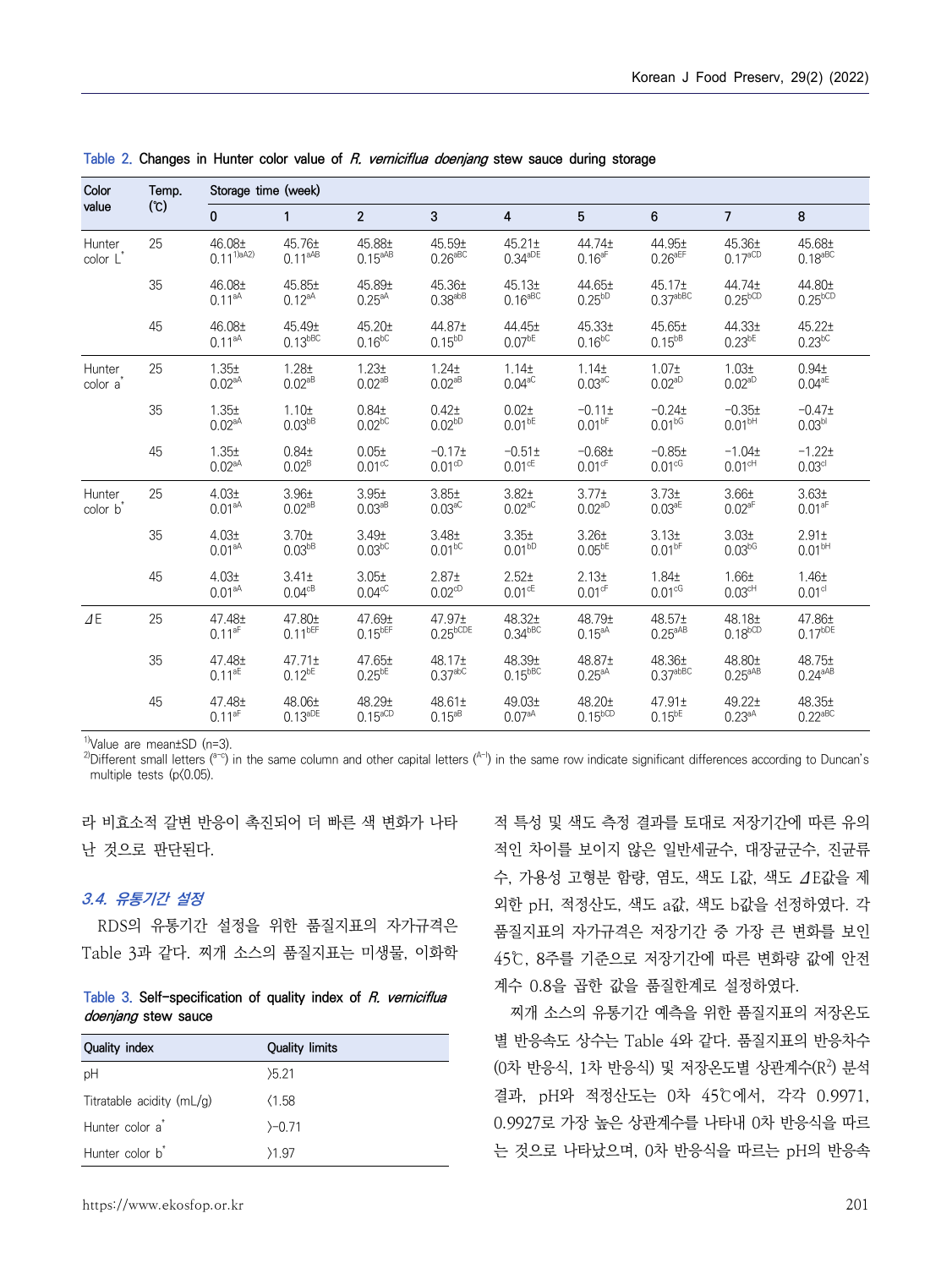| Quality index               | Reaction order | Temp. (°C) | Regression equation | $R^2$  | Activation energy (Ea) |
|-----------------------------|----------------|------------|---------------------|--------|------------------------|
| pH                          | Zero order     | 25         | $Y=-0.0013X+5.5705$ | 0.8677 | $-17868.68$            |
|                             |                | 35         | Y=-0.0040X+5.5680   | 0.9441 |                        |
|                             |                | 45         | Y=-0.0089X+5.5967   | 0.9971 |                        |
|                             | First order    | 25         | Y=-0.0002X+1.7175   | 0.8692 | $-18210.83$            |
|                             |                | 35         | Y=-0.0007X+1.7171   | 0.9461 |                        |
|                             |                | 45         | Y=-0.0017X+1.7228   | 0.9964 |                        |
| Titratable acidity (mL/g)   | Zero order     | 25         | Y=0.0014X+1.0868    | 0.8335 | $-19944.12$            |
|                             |                | 35         | Y=0.0057X+1.0838    | 0.9844 |                        |
|                             |                | 45         | Y=0.0118X+1.0528    | 0.9927 |                        |
|                             | First order    | 25         | Y=0.0013X+0.0832    | 0.8229 | $-18030.91$            |
|                             |                | 35         | Y=0.0046X+0.0845    | 0.9754 |                        |
|                             |                | 45         | Y=0.0086X+0.0706    | 0.9902 |                        |
| Hunter color a <sup>*</sup> | Zero order     | 25         | Y=-0.0067X+1.3445   | 0.9687 | $-17749.09$            |
|                             |                | 35         | Y=-0.0341X+1.2375   | 0.9491 |                        |
|                             |                | 45         | Y=-0.0434X+0.9662   | 0.9190 |                        |
|                             | First order    | 25         | Y=-0.0021X+0.5418   | 0.9659 | $-23405.97$            |
|                             |                | 35         | Y=-0.0148X+0.5368   | 0.9750 |                        |
|                             |                | 45         | Y=-0.0251X+0.4926   | 0.9889 |                        |
| Hunter color b <sup>*</sup> | Zero order     | 25         | Y=-0.0072X+4.0221   | 0.9889 | $-17213.14$            |
|                             |                | 35         | Y=-0.0177X+3.8704   | 0.9503 |                        |
|                             |                | 45         | Y=-0.0445X+3.7993   | 0.9795 |                        |
|                             | First order    | 25         | Y=-0.0019X+1.3925   | 0.9897 | $-21258.48$            |
|                             |                | 35         | $Y=-0.0052X+1.3575$ | 0.9661 |                        |
|                             |                | 45         | Y=-0.0179X+1.3875   | 0.9938 |                        |

| Table 4. Reaction rate constant by quality index of <i>R. verniciflua doenjang</i> stew sauce |  |
|-----------------------------------------------------------------------------------------------|--|
|-----------------------------------------------------------------------------------------------|--|

도 상수는 K25℃=-0.0013, K35℃=-0.0040, K45℃=-0.0089, 적정산도는 K25℃=0.0014, K35℃=0.0057, K45℃=0.0118을 나타내었다. 한편, 색도 a값과 색도 b값의 상관계수는 1차 45℃에서 각각 0.9889, 0.9938로 가장 높은 값을 나타내 어 1차 반응식을 따르는 것으로 나타났으며, 1차 반응식을 따르는 색도 a값의 반응속도 상수는 K25℃= -0.0021, K35℃ =-0.0148, K45℃=-0.0251, 색도 b값은 K25℃=-0.0019,  $K_{35}$ °=-0.0052,  $K_{45}$ °=-0.0179로 나타났다.<br>이 결과를 바탕으로 산출한 품질지표들의 연간변화 속도

상수 및 예상 유통기간은 Table 5와 같다. 각 품질지표들 의 유통기간은 pH 16.73개월, 적정산도 16.80개월, 색도

a값 18.87개월, 색도 b값 20.42개월로 예측되었으며, 찌 개 소스의 유통기간은 Kim 등(2016)의 유통기간 산출 방 법을 참고하여 품질지표 중 가장 짧았던 pH의 유통기간에 안전계수 0.8을 곱한 13.38개월을 최종 유통기간으로 설정 하였다. 따라서 RDS는 라이브러리로 사용한 대한민국 2019 년도 전국 월평균기온을 기준으로 상온에서 약 13개월 정 도 유통이 가능할 것으로 판단된다.

#### **3.5. 시판제품 비교**

된장찌개 양념소스의 항산화 활성 측정 결과는 Fig. 1과 같다. 항산화 활성 측정 결과, DPPH 활성은 RDS가 71.17%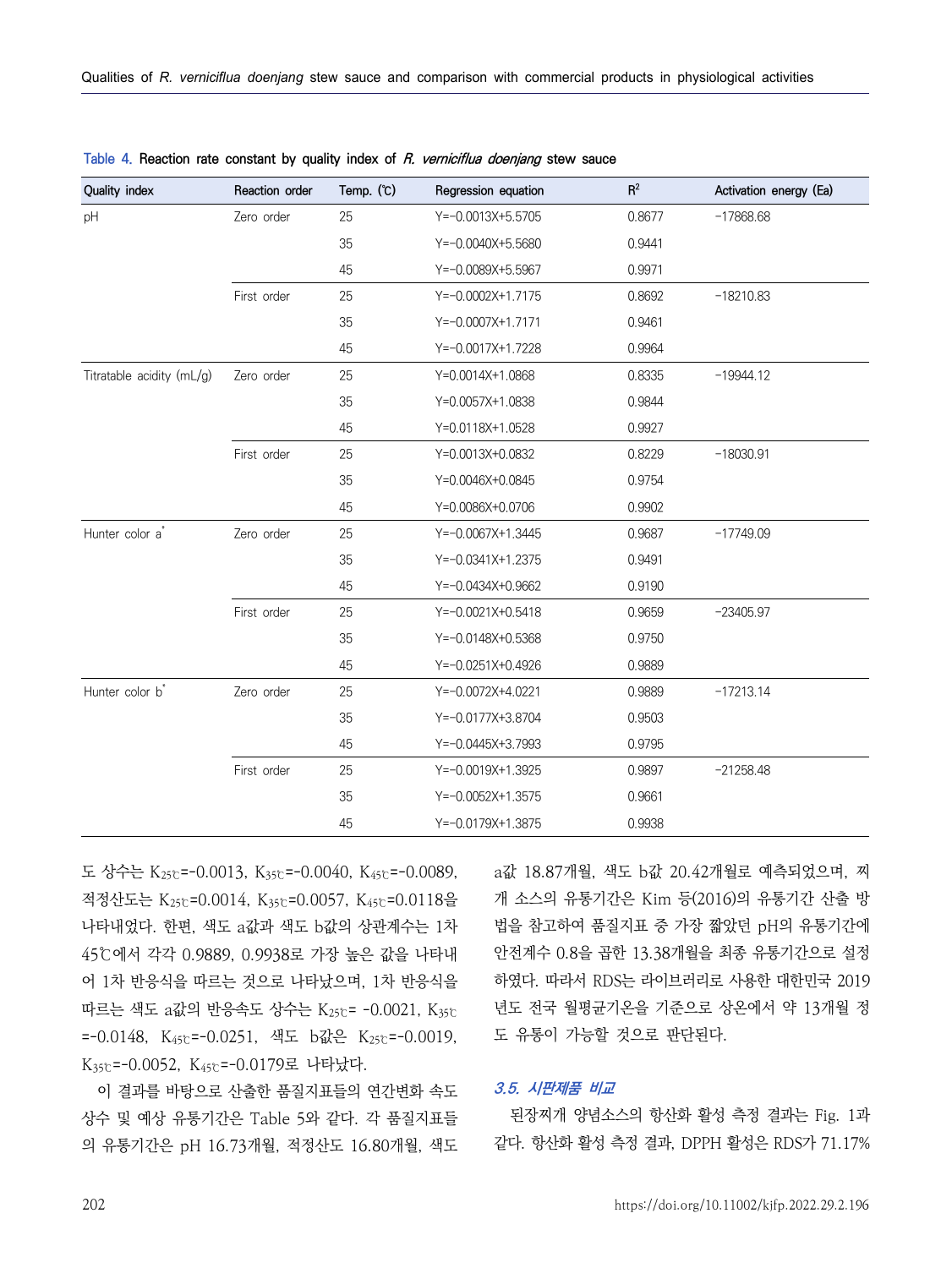| Quality index               | Quality standard -<br>value of zero day (A) | Total of annual<br>change amount (B) | Shelf $life^{1}$<br>(months) |
|-----------------------------|---------------------------------------------|--------------------------------------|------------------------------|
| pH                          | 0.4610                                      | 0.33                                 | 16.73                        |
| Titratable acidity $(mL/g)$ | 0.5200                                      | 0.37                                 | 16.80                        |
| Hunter color a <sup>*</sup> | 0.9543                                      | 0.62                                 | 18.87                        |
| Hunter color b <sup>*</sup> | 0.7157                                      | 0.42                                 | 20.42                        |

**Table 5. Shelf life by quality index of R. verniciflua doenjang stew sauce**

<sup>1)</sup>Shelf life (months) =  $(A / B) \times 12$ .



**Fig. 1. Comparison of antioxidant activity between R. verniciflua doenjang stew sauce and commercial doenjang stew sauce.** (A), DPPH radical scavenging activity; (B), ABTS radical scavenging activity. RDS, R. verniciflua doenjang stew sauce; DSA, commercial doenjang stew sauce A; DSB, commercial doenjang stew sauce B. Value are mean±SD (n=3). Different small letters (<sup>a-c</sup>) on the bar indicate significant differences according to Duncan's multiple range tests ( $p(0.05)$ ).

로 유의적으로 가장 높은 활성을 보였으며, DSB, DSA 순 으로 활성이 낮은 것으로 나타났다(Fig. 1(A)). ABTS 활성 또한 RDS가 78.20%로 유의적으로 가장 높은 활성을 보였 으며, DSB, DSA 순으로 활성이 낮은 것으로 나타났다(Fig. 1(B)). Rha 등(2014)은 발효 옻 추출물의 농도에 따라 항 산화 활성이 증가한다고 보고하였고, Choi 등(2012a)은 발효 옻 추출물에 강한 항산화 활성을 갖는 fustin, fisetin, gallic acid 등의 성분이 함유되어 있다고 보고하였는데,<br>본 연구에서도 발효 옻 추출물이 첨가된 RDS가 시판제품 들보다 항산화 활성이 높게 나타났다. 이는 발효 옻 추출물 에 함유된 fustin, fisetin, sulfuretin, gallic acid 등의 생 리활성 물질들에 의해 시판제품들보다 높은 항산화 활성이

나타난 것으로 판단되지만, 추후 성분에 대한 구체적인 연 구는 필요할 것으로 보여진다.

된장찌개 양념소스의 AGI 활성 측정 결과는 Fig. 2와 같 다. AGI 활성은 항산화 활성 결과와 비슷하게 RDS가 55.99%로 유의적으로 가장 높은 활성을 보였으며, DSB, DSA 순으로 활성이 낮은 것으로 나타났다. Kim 등(2010) 은 발효 옻 추출물의 항당뇨 활성을 측정한 결과, 추출물의 농도에 따라 활성이 증가한다고 보고하였고, 본 연구도 비 슷하게 발효 옻 추출물이 첨가된 RDS가 시판제품들보다 AGI 활성이 높은 것으로 나타났다.

된장찌개 양념소스의 PLI 활성 측정 결과는 Fig. 3과 같 다. PLI 활성 측정 결과, RDS가 35.98%로 유의적으로 가장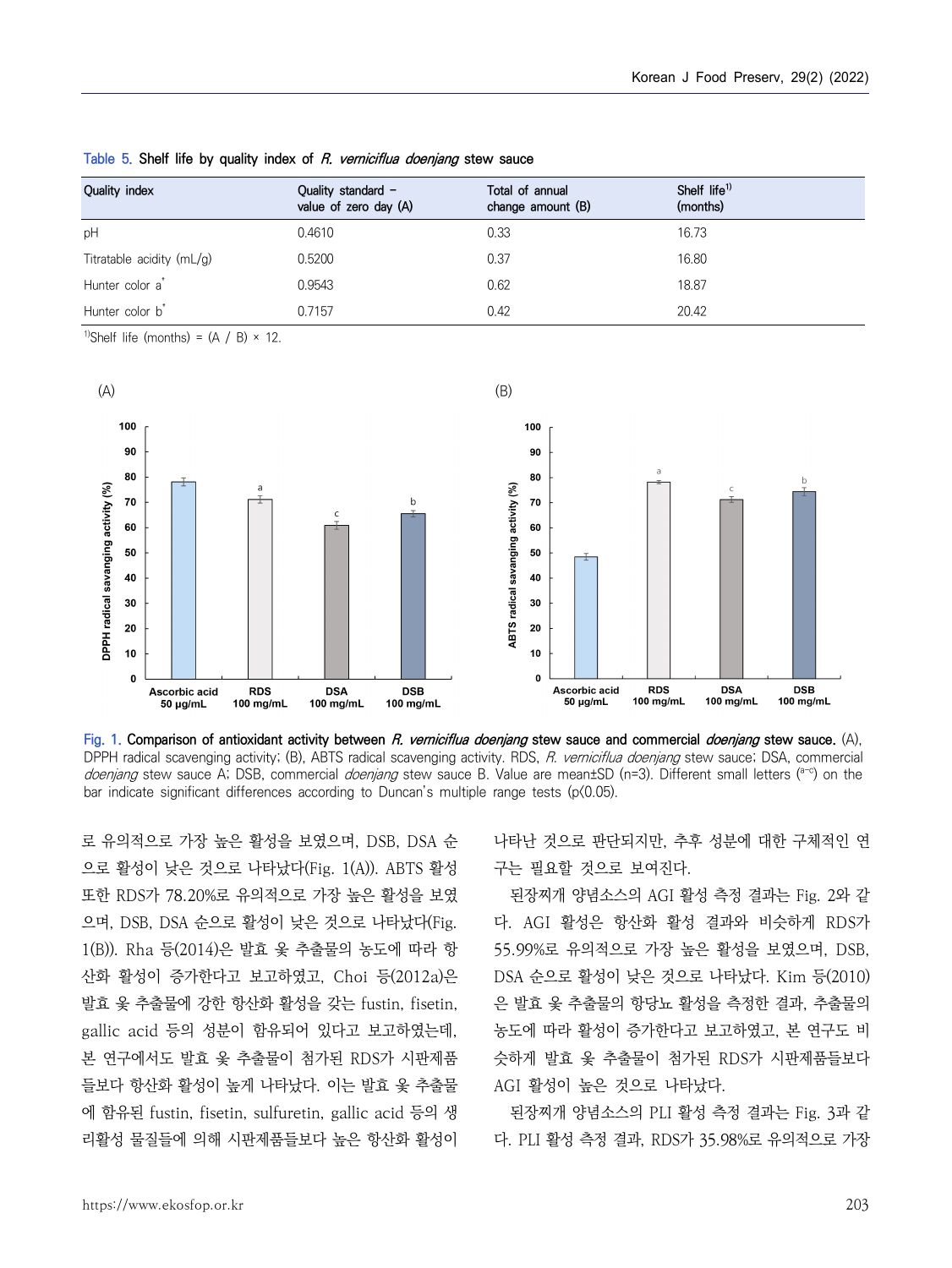

**Fig. 2. Comparison of α-glucosidase inhibition activity between R. verniciflua doenjang stew sauce and commercial doenjang**  stew sauce. RDS, R. verniciflua doenjang stew sauce; DSA, commercial *doenjang* stew sauce A; DSB, commercial *doenjang* stew sauce B. Value are mean±SD (n=3). Different small letters  $(10^{-c})$  on the bar indicate significant differences according to Duncan's multiple range tests (p $(0.05)$ ).



**Fig. 3. Comparison of pancreatic lipase inhibition activity between R. verniciflua doenjang stew sauce and commercial doenjang stew sauce.** RDS, R. verniciflua doenjang stew sauce; DSA, commercial *doenjang* stew sauce A; DSB, commercial *doenjang* stew sauce B. Value are mean±SD (n=3). Different small letters  $(^{a,b)}$  on the bar indicate significant differences according to Duncan's multiple range tests (p(0.05).

높은 활성을 보였으며, DSA와 DSB는 유의적 차이가 없는 것으로 나타났다. Lee 등(2014)은 꾸지뽕 열매 발효물의 pancreatic lipase inhibition 활성이 발효 후 증가하였다 고 보고하였고, 본 연구에서도 비슷하게 발효 옻 추출물이 첨가된 RDS가 시판제품보다 PLI 활성이 높은 것으로 나타 났다. Kim 등(2010)은 옻나무 추출물에서 분리한 fisetin 과 sulfuretin이 PPARγ 발현억제를 통한 지방생성능 억제 효과가 있다고 보고하였다. 상기 생리활성 평가 결과, 항산 화 및 항당뇨, 항비만 활성은 시료별 된장의 배합량(RDS; 55.86%, DSA; 41%, DSB; 46.1%)에 따라 비례하는 결과 를 보여주었으며, 또한 된장에 함유된 옻 추출물의 다양한 성분들도 생리활성에 영향을 미친 것으로 판단되며, 이에 따 른 추가적인 연구가 필요할 것으로 보여진다. 따라서 발효 옻 추출물이 첨가된 옻된장찌개 양념소스는 항산화 활성 및 혈당 강하, 지방 축적 억제에 도움을 줄 것으로 판단된다.

## **4. 요약**

본 연구에서는 옻의 산업적 활용 및 농산업체의 부가가 치 증대를 위해 발효 옻 추출물 첨가 된장을 이용하여 찌개 양념소스를 제조하고, 저장온도(25℃, 35℃, 45℃) 및 저장 기간에 따른 미생물학적, 이화학적 특성 변화를 분석하였으 며, 시판 된장찌개 양념소스 제품과 생리활성(항산화, 항당 뇨, 항비만)을 비교하였다. RDS의 미생물을 측정한 결과,<br>모든 저장기간에서 일반세균수, 대장균군수, 진균류수가 검 출되지 않았으며, 저장기간에 따라 pH는 감소하고 적정산 도는 증가하는 경향을 보였다. 반면 가용성 고형분 함량과 염도는 저장 중 유의적인 변화를 나타내지 않았다. 색도의 경우, 저장기간에 따라 a값과 b값은 감소, L값과 ΔE값은 유의적인 변화를 나타내지 않았다. RDS의 미생물, 이화학 적 특성 및 색도 측정 결과를 토대로 저장기간에 따른 유의 적인 차이를 보인 pH, 적정산도, a값, b값을 품질지표로 선정하였으며, 품질지표인 pH와 적정산도는 0차, a값과 b 값은 1차 방정식을 따르는 것으로 나타났다. 각 품질지표들 의 유통기간은 pH 16.73개월, 적정산도 16.80개월, a값 18.87개월, b값 20.42개월로 예측되었으며, 품질지표 중 가장 짧았던 pH의 유통기간에 안전계수 0.8을 곱한 13.38 개월을 최종 유통기간으로 설정하였다. RDS와 시판 된장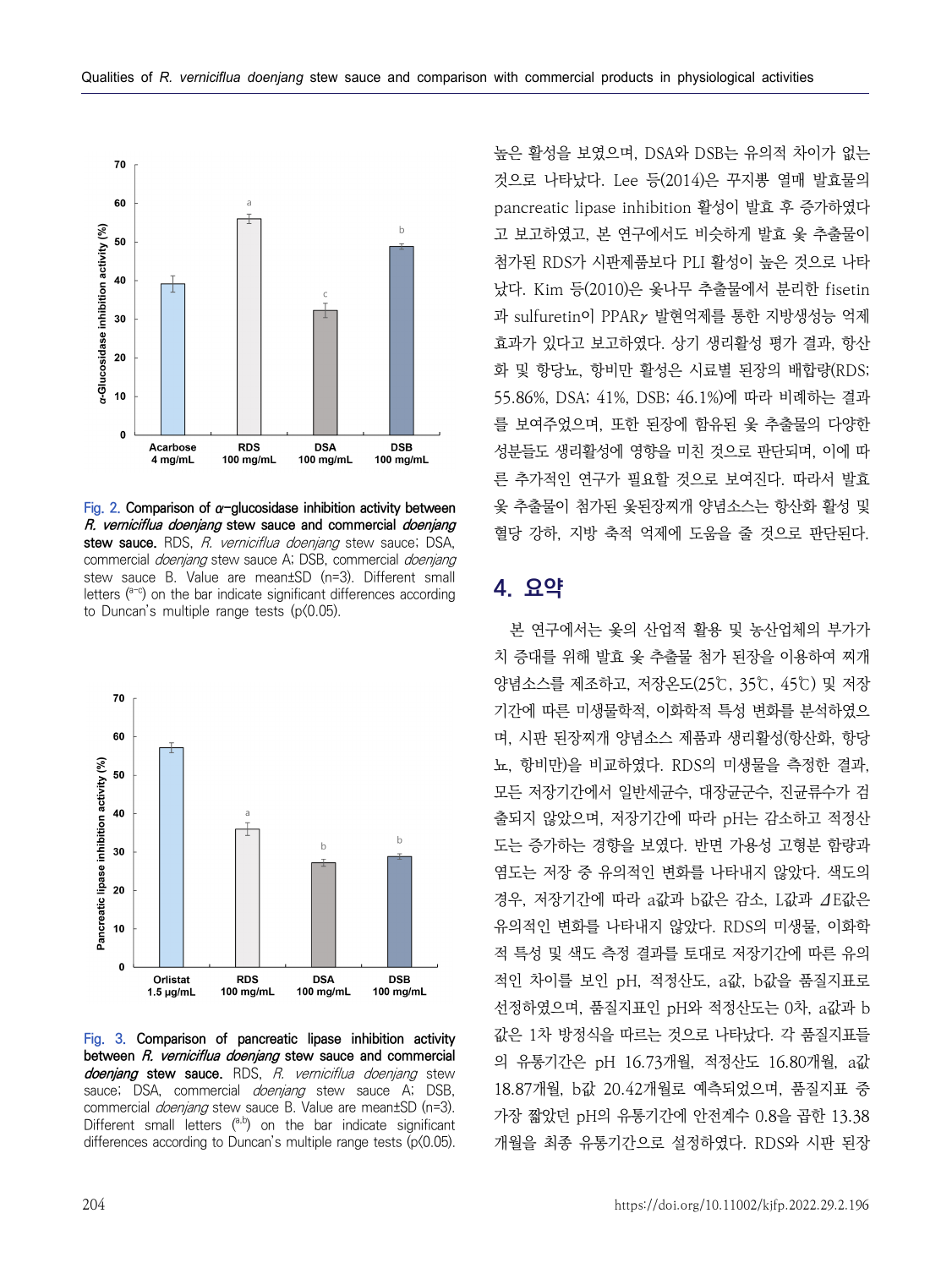찌개 양념소스의 항산화 활성을 비교한 결과, DPPH와 ABTS 활성은 RDS가 각각 71.17, 78.20%로 유의적으로 활 성이 가장 높았으며, AGI와 PLI 활성 또한 RDS가 각각 55.99, 35.98%로 유의적으로 활성이 가장 높은 것으로 나 타났다. 따라서 발효 옻 추출물이 첨가된 RDS는 항산화 활 성 및 혈당 강하, 지방 축적 억제에 도움을 줄 것으로 판단 된다.

# **감사의 글**

이 논문은 농식품부 2020년 지역전략식품육성사업(임 실․순창옻 가치평가사업)단의 지원을 받아 수행된 결과로 이에 감사드립니다.

#### **Conflict of interests**

The authors declare no potential conflicts of interest.

#### **Author contributions**

Conceptualization: Kang HJ. Data curation: Kang HJ, Yim EJ. Formal analysis: Kang HJ, Yim EJ, Park SK. Methodology: Kang HJ, Yim EJ, Park SK. Validation: Kang HJ, Jo SW, Jeong DY. Writing - original draft: Kang HJ. Writing - review & editing: Jo SW, Jeong DY.

#### **Ethics approval**

This article does not require IRB/IACUC approval because there are no human and animal participants.

#### **ORCID**

Hyeon-Jin Kang (First author) https://orcid.org/0000-0002-3303-1474 Eun-Jung Yim https://orcid.org/0000-0002-3115-9802 Seung-Wha Jo (Corresponding author) https://orcid.org/0000-0002-1114-868X Seul-Ki Park https://orcid.org/0000-0002-0933-4803 Do-Youn Jeong (Corresponding author) https://orcid.org/0000-0003-4105-1624

## **References**

- Cho HY, Kown YJ, Kim IK, Pyun YR. Estimation of kinetic parameters of nonenzymatic browning reaction using equivalent time at reference temperature with linearly increasing temperature profile. Korean J Food Sci Technol, 25, 178- 184 (1993)
- Choi HS, Kang JE, Jeong ST, Kim CW, Kim MK. Changes observed in Doenjang (soybean paste) containing fermented-Rhus verniciflua extract during aging. Korean J Food Sci Technol, 47, 599-607 (2015)
- Choi HS, Kim MK, Park HS, Yun SE, Mun SP, Kim JS, Sapkota K, Kim S, Kim TY, Kim SJ. Biological detoxification of lacquer tree (Rhus verniciflua Stokes) stem bark by mushroom species. Food Sci Biotechnol, 16, 935-942 (2007)
- Choi HS, Yeo SH, Jeong ST, Choi JH, Kang JE, Kim MK. Effect of the extracts from fermented-Rhus verniciflua stem bark with Fomitella fraxinea on the growth and enzyme activity of soybean product-fermenting microorganisms. Korean J Mycol, 40, 235-243 (2012a)
- Choi HS, Yeo SH, Jeong ST, Choi JH, Park HS, Kim MK. Preparation and characterization of urushiol free fermented Rhus verniciflua stem bark (FRVSB) extracts. Korean J Food Sci Technol, 44, 173-178 (2012b)
- Choi WC, Lee JH, Lee EO, Lee HJ, Yoon SW, Ahn KS, Kim SH. Study on antiangiogenic and antitumor activities of processed Rhus verniciflua Stokes extract. J Physiol Pathol Korean Med, 20, 825-829 (2006)
- Dechakhamphu A, Wongchum N. Screening for anti-pancreatic lipase properties of 28 traditional Thai medicinal herbs. Asian Pac J Trop Biomed, 5, 1042-1045 (2015)

Epstein WL. Poison oak and poison ivy dermatitis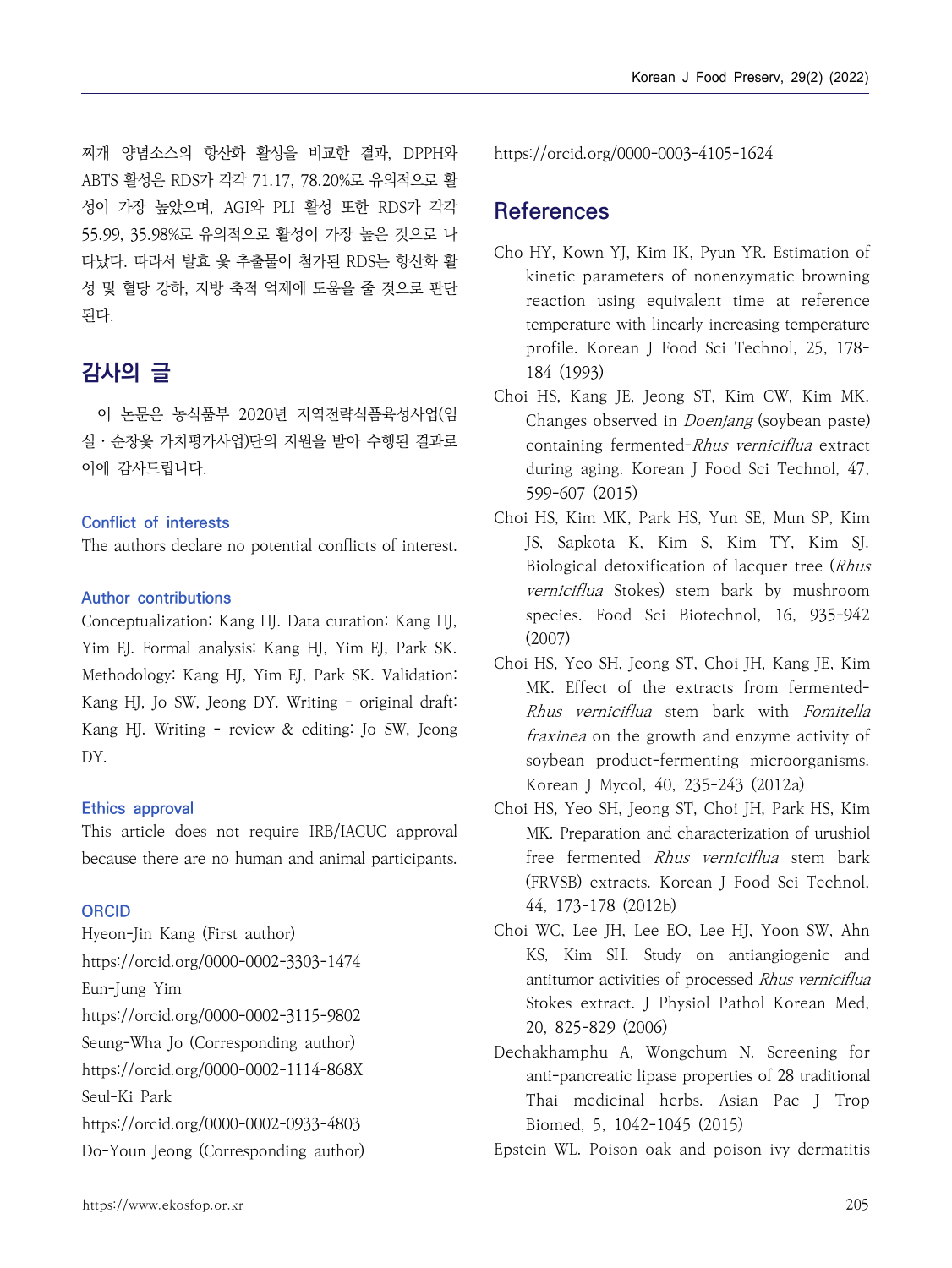as an occupational problem. Cuits, 13, 544- 548 (1974)

- Fernald ML. Gray's Manual of Botany. 8th ed. American Book Company, New York, USA, p 976-979 (1950)
- Jeon WK, Lee JH, Kim HK, Lee AY, Lee SO, Kim YS, Ryu SY, Kim SY, Lee YJ, Ko BS. Anti-platelet effects of bioactive compounds isolated from the bark of Rhus verniciflua Stokes. J Ethnopharm, 106, 62-69 (2006)
- Kano M, Takayanagi T, Harada K, Makino K, Ishikawa F. Antioxidative activity of anthocyanins from purple sweet potato, Ipomoera batatas cultivar ayamurasaki. Biosci Biotechnol Biochem, 69, 979-988 (2005)
- Kim DH, Kim EM, Chang YJ, Ahn MY, Lee YH, Park JJ, Lim JH. Determination of the shelf life of cricket powder and effects of storage on its quality characteristics. Korean J Food Preserv, 23, 211-217 (2016)
- Kim JS, Kwon YS, Chun WJ, Kim TY, Sun J, Yu CY, Kim MJ. Rhus verniciflua stokes flavonoid extracts have anti-oxidant, anti-microbial and  $\alpha$ -glucosidase inhibitory effect. Food Chem, 120, 539-543 (2010)
- Kim SG, Rhyu DY, Kim DK, Ko DH, Kim YK, Lee YM, Jung HJ. Inhibitory effect of heartwood of Rhus verniciflua stokes on lipid accumulation in 3T3-L1 cells. Korean J Pharmacogn, 41, 21-25 (2010)
- Kim WS. Development of Guideline for Establishment of Shelf-Life of Foods. Korea Health Industry Development Institute, Osong, Chungbuk, Korea (2008)
- Kim YK, Kim SJ, Chang KS. Browning characteristics of Ssamjang during storage. J Korean Soc Food Sci Nutr, 34, 529-537 (2005)
- Korea Agro-Fisheries & Food Trade Corp. 2018 Processed Food Segment Market Status: Sauce Market. Korea Agro-Fisheries & Food Trade Corporation, Naju, Korea (2018)
- Lee GD, Kim JO, Kim MS, Lee KP. The prediction

of shelf-life on functional beverage. Korean J Food Preserv, 13, 154-160 (2006)

- Lee JN, Kim HE, Kim YS. Anti-diabetic and antioxidative effects of *Opuntia humifusa* Cladodes. J Korean Soc Food Sci Nutr, 43, 661-667 (2014)
- Lim HJ, Kim HY, Lee JM, Kim HJ. The antiinflammatory influence of fermented soy products containing a fermented Rhus verniciflua extract on lipopolysaccharide (LPS)-treated RAW 264.7 cells. Korean J Food Sci Technol, 50, 642-652 (2018)
- Lim KT, Hu C, Kitts DD. Antioxidant activity of a Rhus verniciflua Stokes ethanol extract. Food Chem Toxicol, 39, 229-237 (2001)
- Martins SIFS, Jongen WMF, van Boekel MAJS. A review of maillard reaction in food and implications to kinetic modelling. Trends Food Sci Technol, 11, 364-373 (2001)
- MFDF. Ministry of Food and Drug Safety. Korea Food and Drug Administration Notice. 2012- 128 (2012)
- MFDS. Ministry of Food and Drug Safety. Korea Food and Drug Administration Notice. 2006-55 (2006)
- Park JH, An DS, Lee DS, Park E. Prediction of shelf-life of sea tangle drink. J Korean Soc Food Sci Nutr, 43, 784-790 (2014)
- Re R, Pellegrini N, Proteggente A, Pannala A, Yang M, RiceEvans C. Antioxidant activity applying an improved ABTS radical cation decolorization assay. Free Radical Bio Med, 26, 1231-1237 (1999)
- Rha YA, Choi MS, Park SJ. Antioxidant and antiadipogenic effects of fermented Rhus verniciflua. Culi Sci Hos Res, 20, 137-147 (2014)
- Shin DH, Kang KS, Lee JY, Jeong DY, Han GS. On chemical characteristics of sour Doenjang (fermented soybean paste). J Fd Hyg Safety, 25, 360-366 (2010)
- Shin SH, Koo KH, Bae JS, Cha SB, Kang IS, Kang MS, Kim HS, Heo HS, Park MS, Gil GH, Lee JY, Kim KH, Li Y, Lee HK, Song SW, Choi HS,